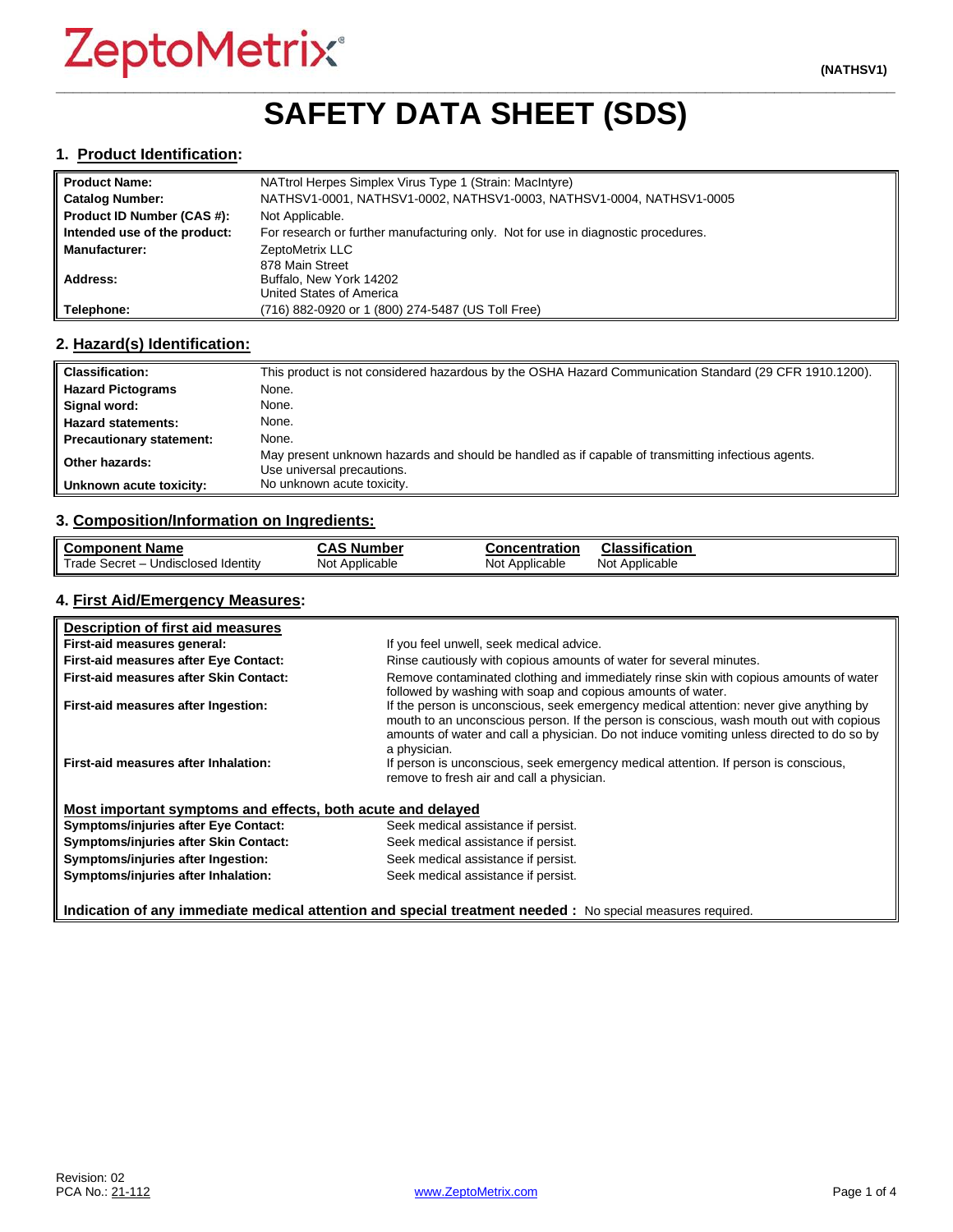#### **\_\_\_\_\_\_\_\_\_\_\_\_\_\_\_\_\_\_\_\_\_\_\_\_\_\_\_\_\_\_\_\_\_\_\_\_\_\_\_\_\_\_\_\_\_\_\_\_\_\_\_\_\_\_\_\_\_\_\_\_\_\_\_\_\_\_\_\_\_\_\_\_\_\_\_\_\_\_\_\_\_\_\_\_\_\_\_\_\_\_\_\_\_\_\_\_\_ 5. Fire and Explosion Measures:**

| <b>Extinguishing Media</b>                            |                                                                                                                                            |
|-------------------------------------------------------|--------------------------------------------------------------------------------------------------------------------------------------------|
| Suitable extinguishing media:                         | Use an extinguishing agent suitable for the surrounding area.                                                                              |
| Unsuitable extinguishing media:                       | Use an extinguishing agent suitable for the surrounding area.                                                                              |
|                                                       |                                                                                                                                            |
| Special hazards arising from the substance or mixture |                                                                                                                                            |
| Fire hazard:                                          | No known hazards.                                                                                                                          |
| <b>Explosion hazard:</b>                              | No known hazards.                                                                                                                          |
| <b>Reactivity:</b>                                    | No known hazards.                                                                                                                          |
|                                                       |                                                                                                                                            |
| <b>Advice for firefighters</b>                        |                                                                                                                                            |
| <b>Firefighting instructions:</b>                     | Exercise caution when fighting a fire.                                                                                                     |
| Protection during firefighting:                       | Firefighters should wear protective gear. Do not enter fire area without proper protective<br>equipment, including respiratory protection. |

### **6. Accidental Release Measures:**

| Personal precautions, protective equipment and emergency procedures |                                                                                  |  |
|---------------------------------------------------------------------|----------------------------------------------------------------------------------|--|
| General measures:                                                   | Use appropriate personal protective equipment (PPE) and appropriate laboratory   |  |
|                                                                     | procedures.                                                                      |  |
|                                                                     |                                                                                  |  |
| For non-emergency personnel                                         |                                                                                  |  |
| <b>Protective equipment:</b>                                        | Use appropriate personal protective equipment (PPE).                             |  |
| <b>Emergency procedures:</b>                                        | Use appropriate emergency laboratory procedures.                                 |  |
|                                                                     |                                                                                  |  |
| For emergency responders                                            |                                                                                  |  |
| <b>Protective equipment:</b>                                        | Use appropriate personal protective equipment (PPE).                             |  |
| <b>Emergency procedures:</b>                                        | Use appropriate emergency procedures.                                            |  |
|                                                                     |                                                                                  |  |
| Methods and material for containment and cleaning up                |                                                                                  |  |
| For containment:                                                    | Contain material in accordance to State and Federal regulations.                 |  |
| Methods for cleaning up:                                            | Follow and dispose of material in accordance to State and Federal waste disposal |  |
|                                                                     | regulations.                                                                     |  |
|                                                                     |                                                                                  |  |

## **7. Handling and Storage:**

| Precautions for safe handling: | Handle in accordance with good laboratory practices and safety procedures. |
|--------------------------------|----------------------------------------------------------------------------|
| <b>Storage conditions:</b>     | Store in a dry and cool place. Keep container closed when not in use.      |
| Incompatible products:         | No Data Available.                                                         |
| Incompatible materials:        | No Data Available.                                                         |
| Storage:                       | Recommended storage temperature 2-8 degrees Celsius.                       |

#### **8. Exposure Controls and Personal Protection:**

| Appropriate engineering controls:     | Use universal precautions. Product may present unknown biohazard.                        |
|---------------------------------------|------------------------------------------------------------------------------------------|
| <b>Personal Protective Equipment:</b> | Use laboratory coat, protective gloves, safety glasses and suitable protective clothing. |
| Pictograms:                           |                                                                                          |
| <b>Eye/Face protection:</b>           | Wear in accordance with good laboratory practices and safety procedures.                 |
| Skin and body protection:             | Wear in accordance with good laboratory practices and safety procedures.                 |
| <b>Respiratory protection:</b>        | Wear in accordance with good laboratory practices and safety procedures.                 |
| Hand protection:                      | Wear in accordance with good laboratory practices and safety procedures.                 |
| <b>Mechanical protection:</b>         | Wear in accordance with good laboratory practices and safety procedures.                 |
| Special work practices:               | Follow purchaser's safety program.                                                       |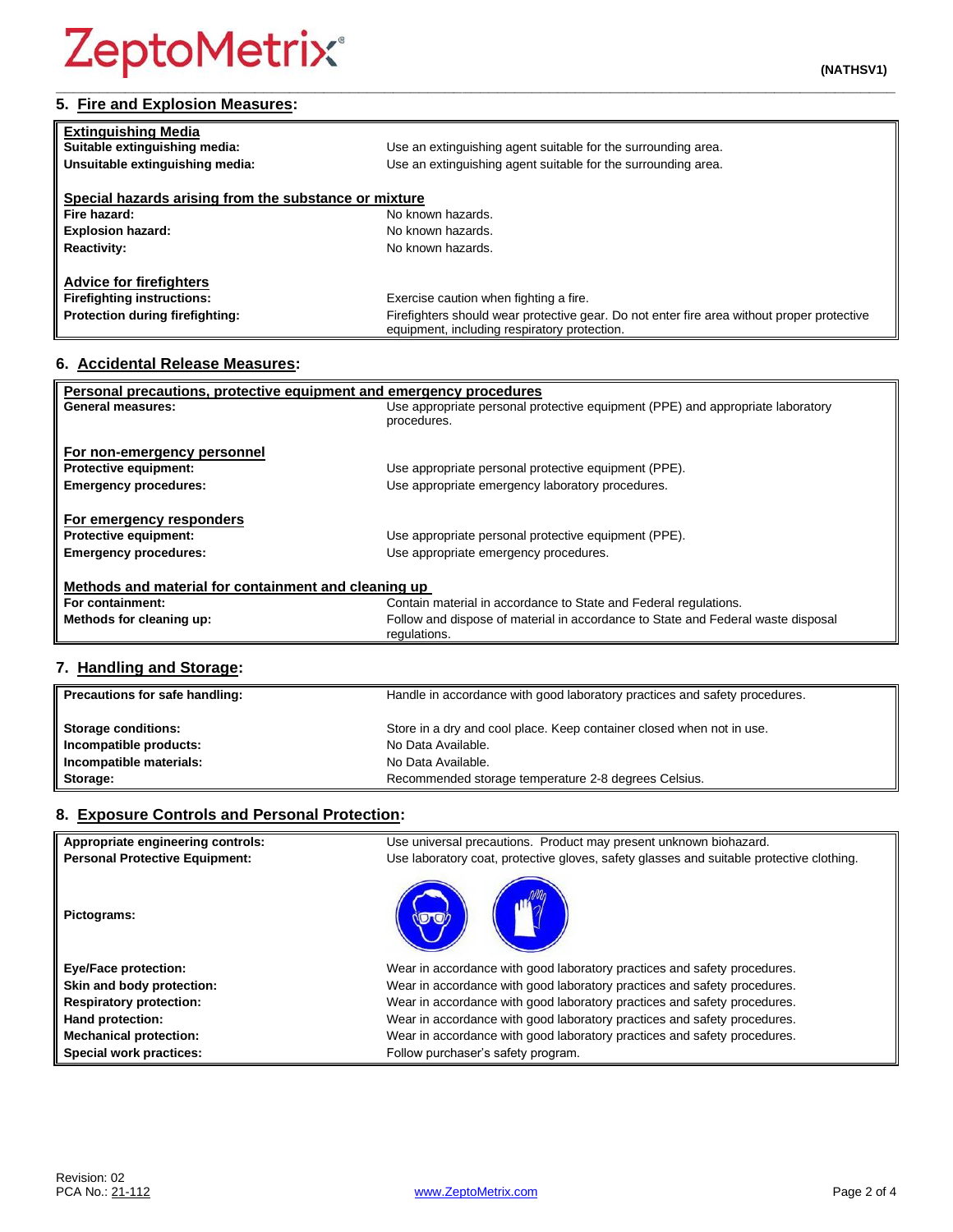#### **\_\_\_\_\_\_\_\_\_\_\_\_\_\_\_\_\_\_\_\_\_\_\_\_\_\_\_\_\_\_\_\_\_\_\_\_\_\_\_\_\_\_\_\_\_\_\_\_\_\_\_\_\_\_\_\_\_\_\_\_\_\_\_\_\_\_\_\_\_\_\_\_\_\_\_\_\_\_\_\_\_\_\_\_\_\_\_\_\_\_\_\_\_\_\_\_\_ 9. Physical and Chemical Properties:**

| <b>Physical State:</b>                        | Liquid at room temperature. |
|-----------------------------------------------|-----------------------------|
| Appearance/color:                             | Clear, pale amber solution. |
| Odor:                                         | No Data Available.          |
| Odor threshold:                               | No Data Available.          |
| pH:                                           | No Data Available.          |
| Melting point/freezing point:                 | No Data Available.          |
| <b>Boiling point:</b>                         | No Data Available.          |
| Flash point:                                  | No Data Available.          |
| <b>Evaporation rate:</b>                      | No Data Available.          |
| <b>Flammability:</b>                          | No Data Available.          |
| Upper/lower flammability or explosive limits: | No Data Available.          |
| Vapor pressure:                               | No Data Available.          |
| Vapor density:                                | No Data Available.          |
| <b>Relative density:</b>                      | No Data Available.          |
| Solubility(ies):                              | No Data Available.          |
| <b>Partition coefficient:</b>                 | No Data Available.          |
| Auto-ignition temperature:                    | No Data Available.          |
| <b>Decomposition temperature:</b>             | No Data Available.          |
| Viscosity:                                    | No Data Available.          |
| <b>Other information:</b>                     | No Data Available.          |

### **10. Stability and Reactivity:**

| <b>Reactivity:</b>                  | No Data Available.                                                                                      |
|-------------------------------------|---------------------------------------------------------------------------------------------------------|
| <b>Chemical stability:</b>          | The product is stable.                                                                                  |
| Possibility of hazardous reactions: | Under normal conditions of storage and use, hazardous reactions will not occur.                         |
| <b>Conditions to avoid:</b>         | No Data Available.                                                                                      |
| Incompatible materials:             | No Data Available.                                                                                      |
| Hazardous decomposition products:   | Under normal conditions of storage and use, hazardous decomposition products should<br>not be produced. |

### **11. Toxicological Information:**

| <b>Skin corrosion/irritation:</b>                   | No Data Available. |
|-----------------------------------------------------|--------------------|
| Eye damage/irritation:                              | No Data Available. |
| <b>Respiratory damage/irritation:</b>               | No Data Available. |
| Ingestion damage/irritation:                        | No Data Available. |
| Specific target organ toxicity (single exposure):   | No Data Available. |
| Specific target organ toxicity (repeated exposure): | No Data Available. |
| <b>Numerical measure of toxicity:</b>               | No Data Available. |
| Symptoms/injuries after skin contact:               | No Data Available. |
| Symptoms/injuries after eye contact:                | No Data Available. |
| Symptoms/injuries after inhalation:                 | No Data Available. |
| Symptoms/injuries after ingestion:                  | No Data Available. |

### **12. Ecological Information:**

| <b>Ecotoxicity:</b>               | No Data Available. |
|-----------------------------------|--------------------|
| Persistence and degradability:    | No Data Available. |
| <b>Bioaccumulative potential:</b> | No Data Available. |
| Mobility in soil:                 | No Data Available. |
| Other adverse effects:            | No Data Available. |

#### **13. Disposal Information:**

| <b>Wast</b>                     |                                                                                                              |
|---------------------------------|--------------------------------------------------------------------------------------------------------------|
| dations.<br>aisposar :<br>recon | n accordance to local. State and Federal waste disposal r<br><sup>1</sup> regulations.<br>. of material in : |